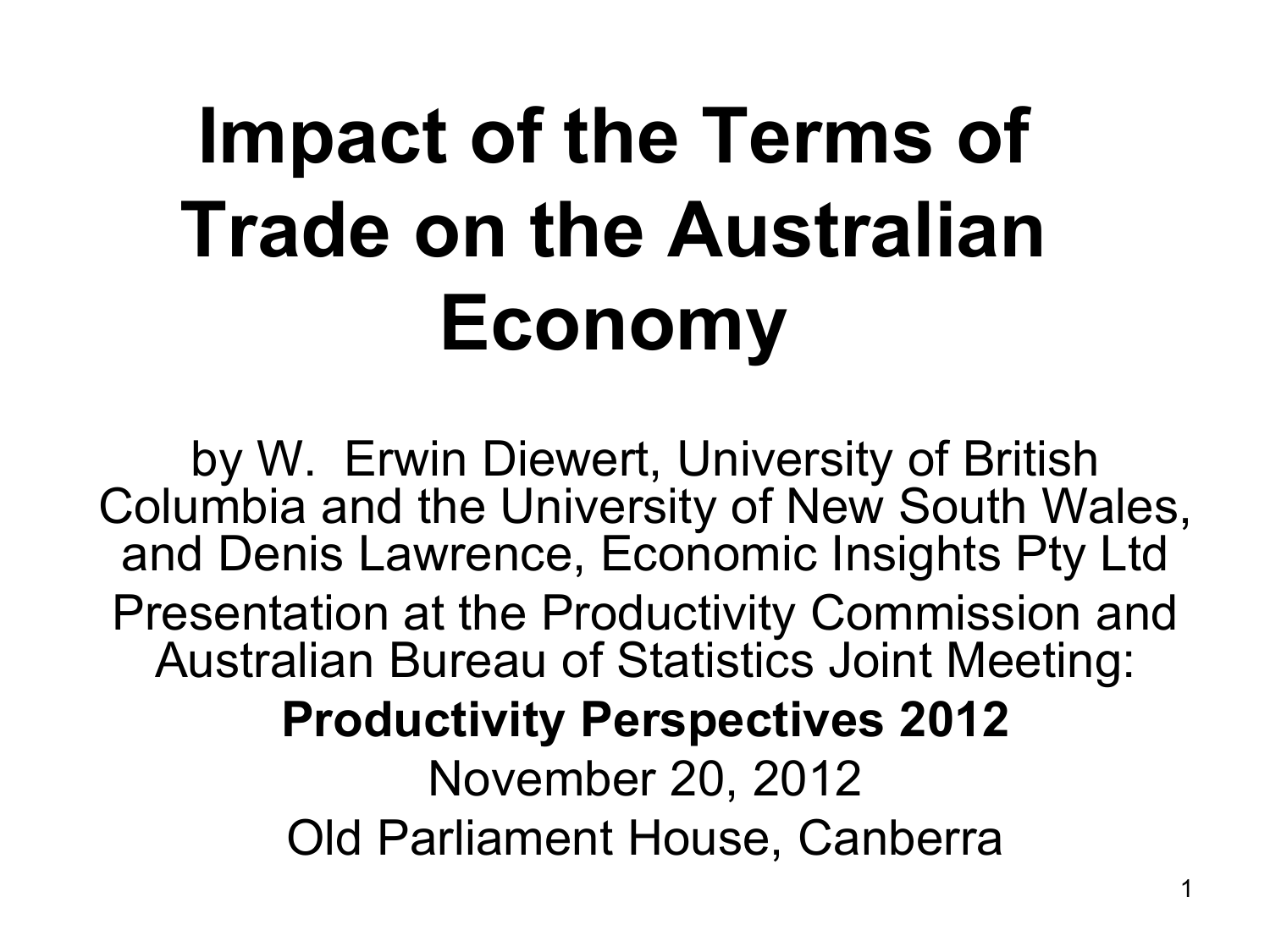#### **Introduction**

**We aim to address three key questions:**

- **What have been the relative contributions of productivity growth and changes in the terms of trade to improvements in Australia's economic welfare?**
- **What have been the contributions of price changes in different types of exports and imports to welfare improvements?**
- **Does the ABS "bottoms" up approach to measuring TFP growth give the same answer as our "top down" approach?**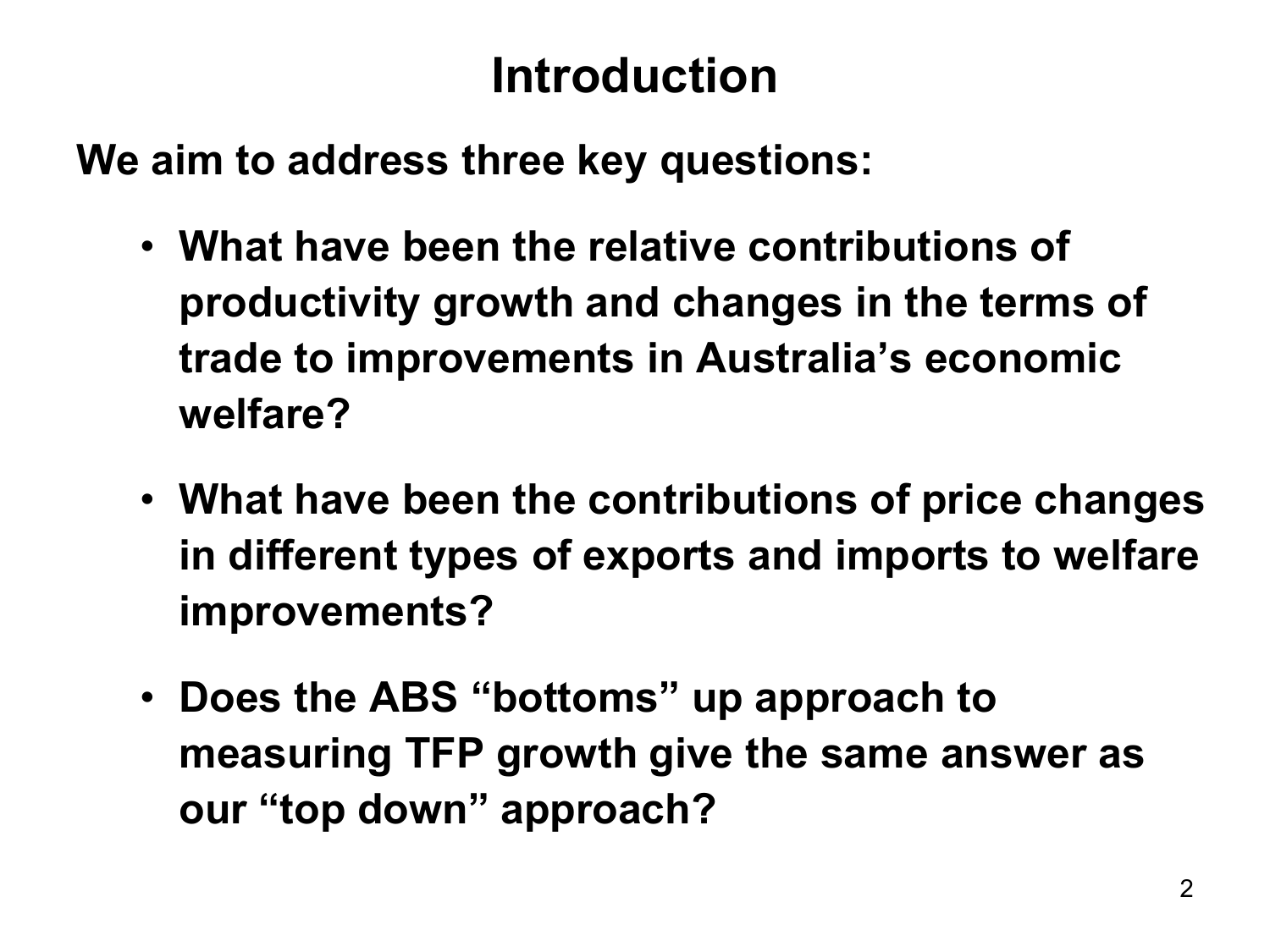#### **Introduction (cont)**

- **We adapt the Diewert and Morrison (1986), Kohli (1990), Diewert, Mizobuchi (2005) and Diewert and Lawrence (2006) methodology to decompose the growth in real income generated by the Expanded Market Sector of the Australian economy over the June Years 1960-2012 into contributions from 3 sources:**
- **Productivity growth;**
- **Growth in primary inputs;**
- **Changes in real export and import prices.**

**The presentation updates and extends work undertaken for the Productivity Commission in 2005-2006**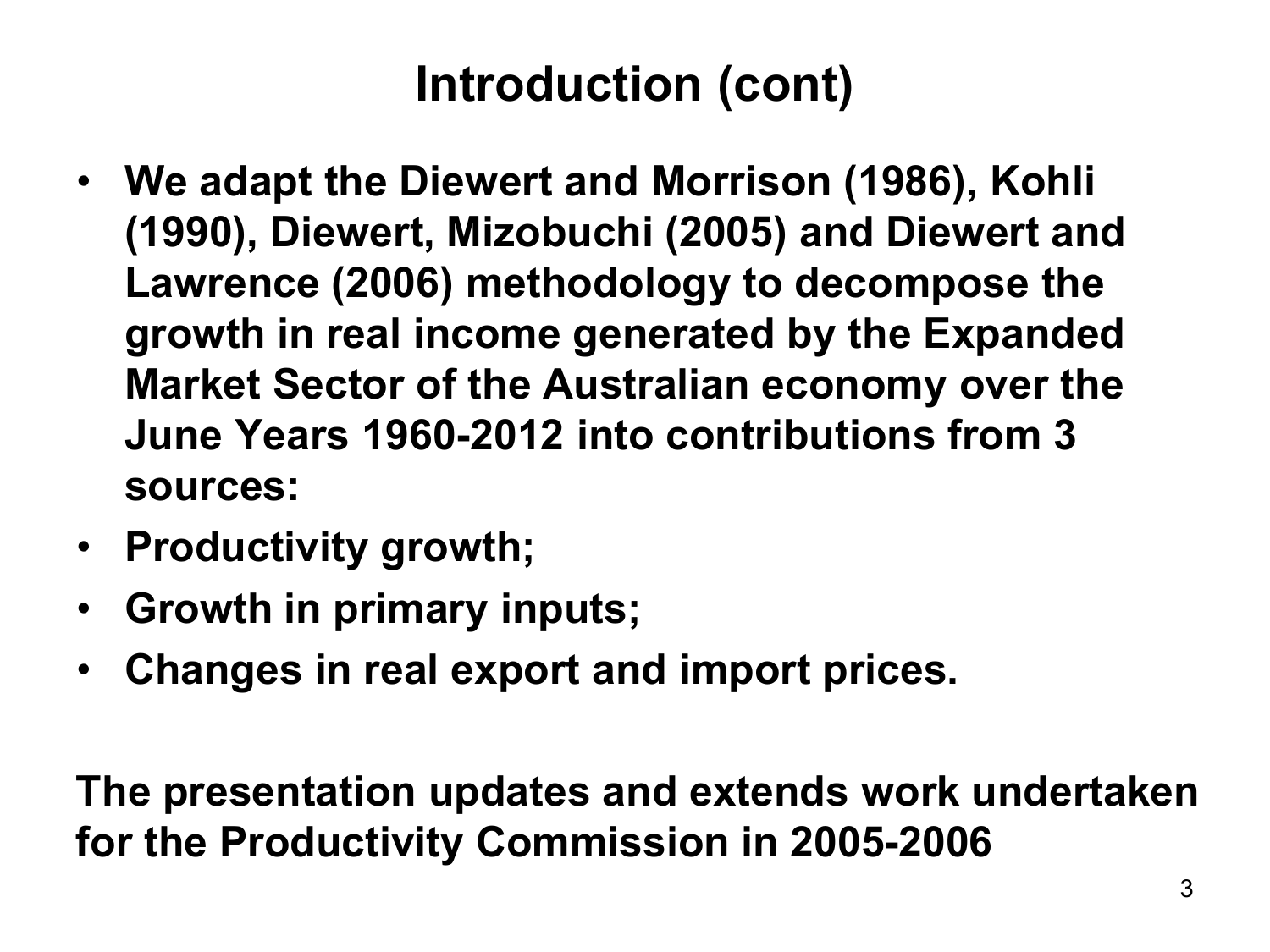### **The Basic Framework**

• **Market sector GDP function:**

 **gt (P,x)** ≡ **max y {P**⋅**y : (y,x) belongs to St }**

- **Value of outputs equals value of inputs in period t:**  $g^t(P^t, x^t) = P^t \cdot y^t = W^t \cdot x^t$ ;  $y^t$  is output;  $x^t$  is input;
- **Real income generated by market sector in period t is**  $\rho^t \equiv W^t \cdot x^t / P_C^t = w^t \cdot x^t = g^t(p^t, x^t) = P^t \cdot y^t / P_C^t = p^t \cdot y^t$ where P<sub>c</sub><sup>t</sup> is consumption price
- **This is the amount of consumption period t income can buy and this will be our suggested economic welfare measure.**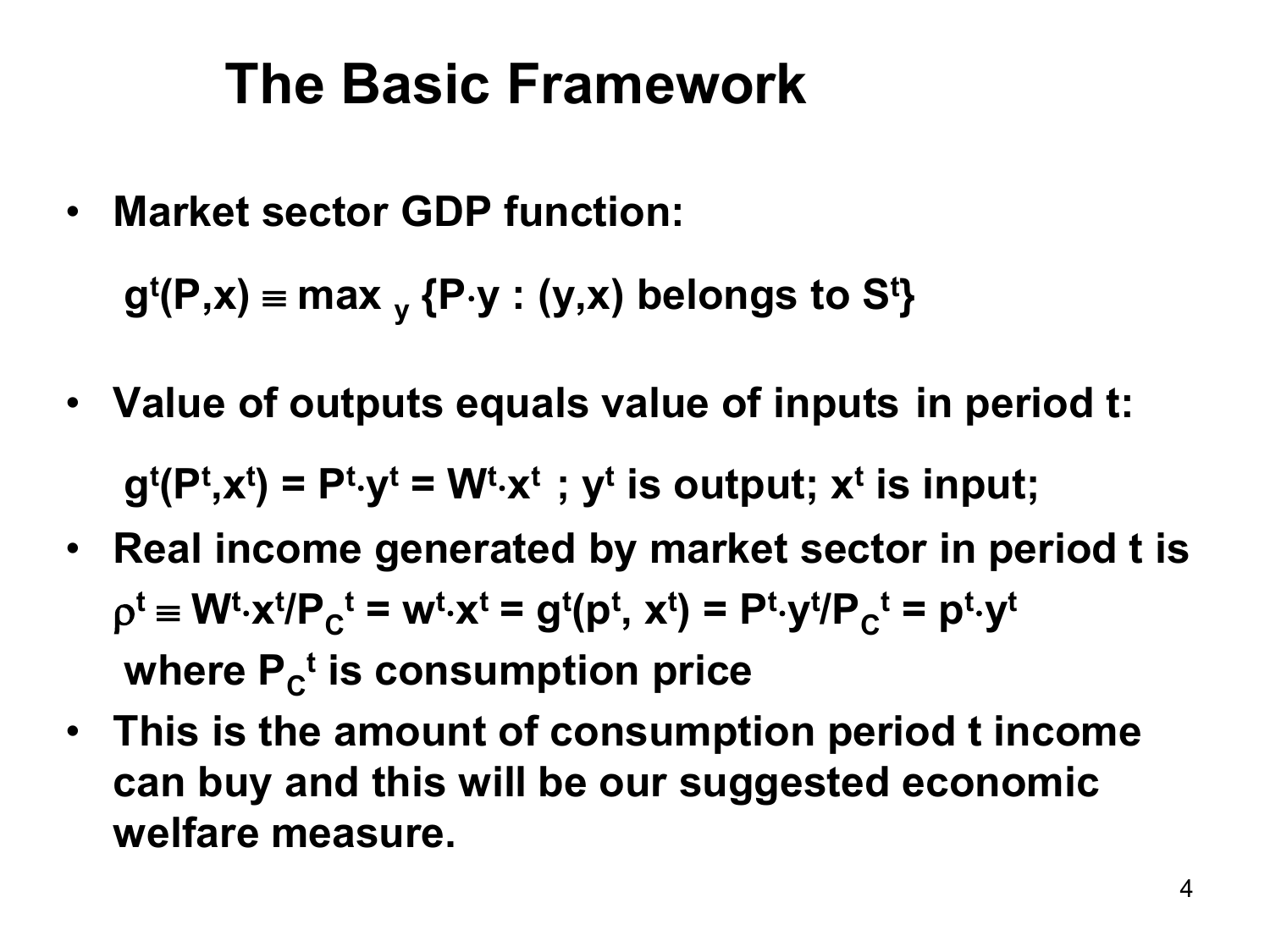## **Identifying the Contributions**

- **The main determinants of growth in real income generated by the market sector of the economy are:**
	- **Technical progress or improvements in Total Factor Productivity;**
	- **Growth in domestic output prices or the prices of internationally traded goods and services relative to the price of consumption; and**
	- **Growth in primary inputs.**
- **We need a way of identifying the effect of each of these factors in isolation, i.e., what would have happened to real income if only each of these changes had occurred separately and all else remained the same?**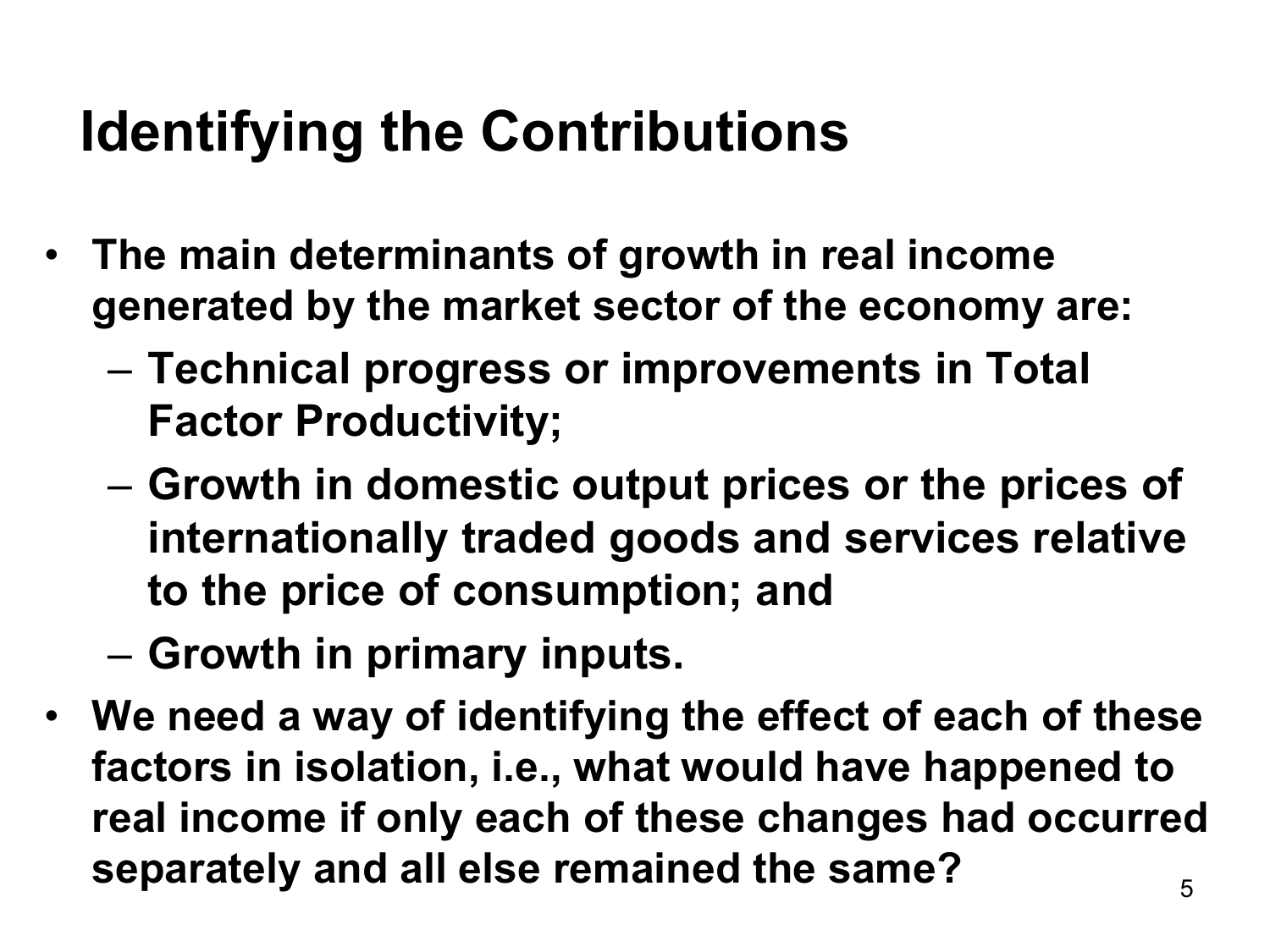## **Productivity Growth**

- **Definition of a family of period t productivity growth**   $\tau(p,x,t) = g^t(p,x)/g^{t-1}(p,x)$
- Laspeyres type measure:  $\tau_L^t \equiv \tau(p^{t-1}, x^{t-1}, t)$

$$
\equiv g^{t}(p^{t-1},x^{t-1})/g^{t-1}(p^{t-1},x^{t-1})
$$

• Paasche type measure:  $\tau_{\mathsf{P}}^{\mathsf{t}} \equiv \tau(\mathsf{p}^{\mathsf{t}}, \mathsf{x}^{\mathsf{t}}, \mathsf{t})$ 

$$
\equiv g^{t}(p^{t}, x^{t})/g^{t-1}(p^{t}, x^{t})
$$

- Fisher type measure:  $\tau^t \equiv [\tau_L^t \tau_P^t]^{1/2}$
- **But how can we empirically implement the above theoretical definitions? It can be done by assuming a translog technology.**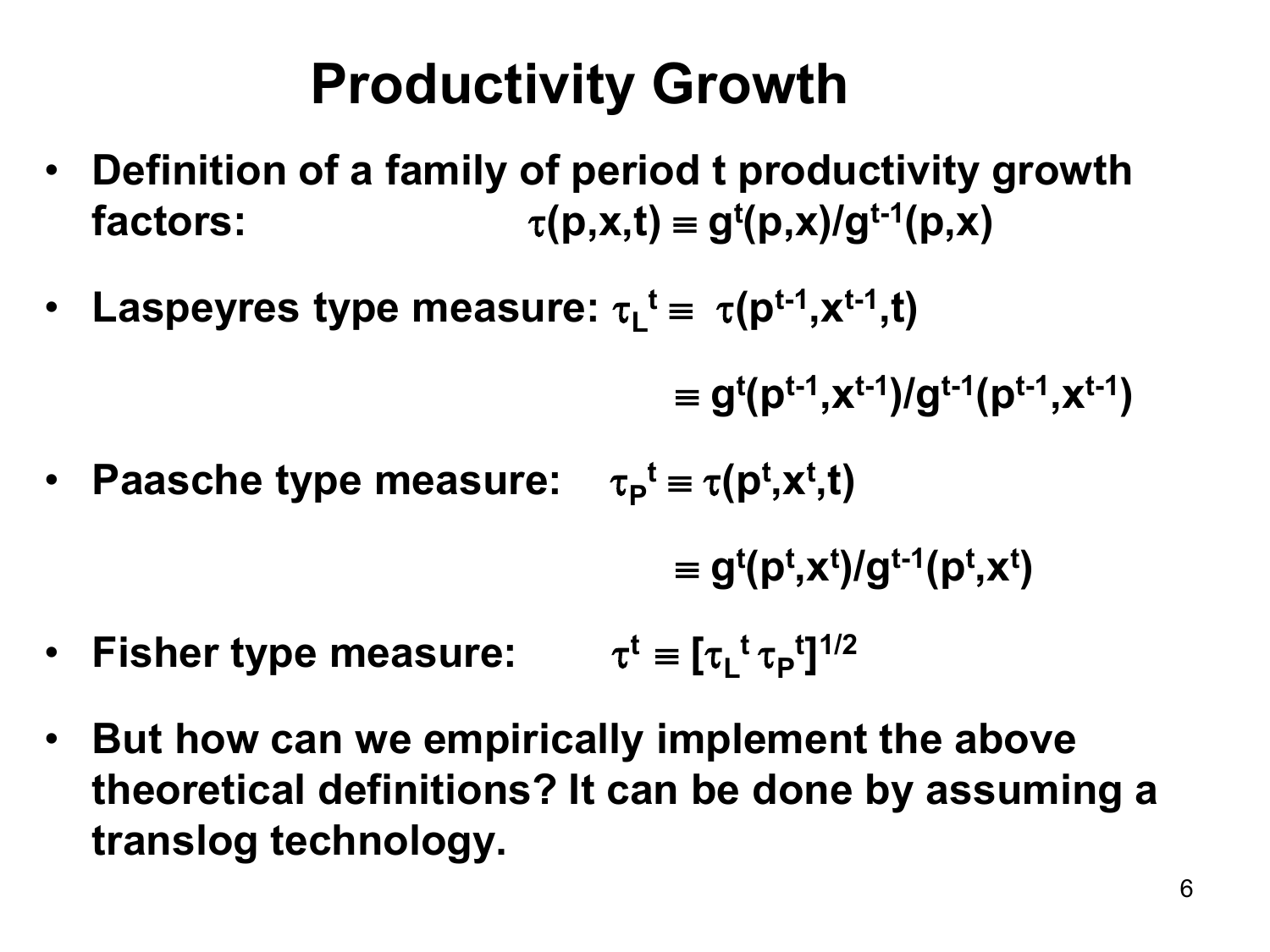## **Real Output Price Growth Factors**

• **Definition of a family of period t real output price growth factors:**

$$
\alpha(p^{t-1},p^t,x,s) \equiv g^s(p^t,x)/g^s(p^{t-1},x)
$$

• Laspeyres type measure:  $\alpha_L^t \equiv \alpha(\mathsf{p}^{t-1}, \mathsf{p}^t, \mathsf{x}^{t-1}, t-1)$ 

$$
\equiv g^{t-1}(p^t, x^{t-1})/g^{t-1}(p^{t-1}, x^{t-1}).
$$

• Paasche type measure:  $\alpha_{p}^{t} \equiv \alpha(p^{t-1}, p^{t}, x^{t}, t)$ 

$$
\equiv g^{t}(p^{t}, x^{t})/g^{t}(p^{t-1}, x^{t}).
$$

- Fisher type measure:  $^{\rm t}$   $\alpha$ <sub>P</sub><sup>t</sup>]<sup>1/2</sup>
- **Gives increase in real income due to changes in real output prices, including the real prices of X and M**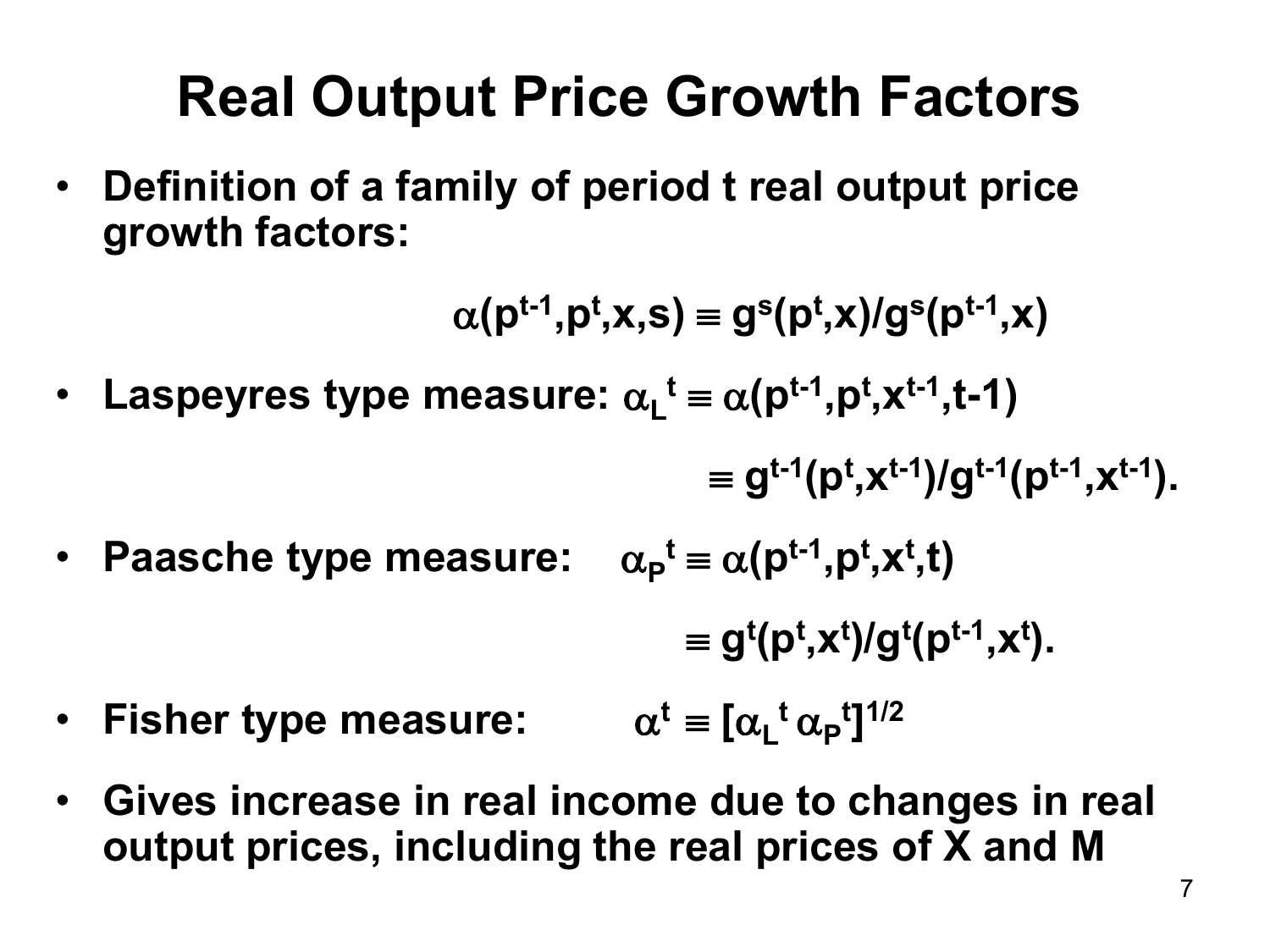## **Input Quantity Growth Factors**

• **Definition of a family of period t input quantity growth factors:**

$$
\beta(\mathbf{x}^{\mathrm{t-1}}, \mathbf{x}^{\mathrm{t}}, \mathbf{p}, \mathbf{s}) \equiv g^{\mathrm{s}}(\mathbf{p}, \mathbf{x}^{\mathrm{t}})/g^{\mathrm{s}}(\mathbf{p}, \mathbf{x}^{\mathrm{t-1}})
$$

- Laspeyres type measure:  $β<sub>L</sub><sup>t</sup> ≡ β(x<sup>t-1</sup>,x<sup>t</sup>,p<sup>t-1</sup>,t-1)$
- $\equiv g^{t-1}(p^{t-1},x^t)/g^{t-1}(p^{t-1},x^{t-1}).$
- Paasche type measure:  $\beta_P^t \equiv \beta(x^{t-1}, x^t, p^t, t)$

$$
\equiv g^{t}(p^{t}, x^{t})/g^{t}(p^{t}, x^{t-1}).
$$

- **Fisher type measure:** β**t** ≡ **[**β**<sup>L</sup> <sup>t</sup>**β**<sup>P</sup> t ]1/2**
- **Gives the increase in real income due to input growth alone**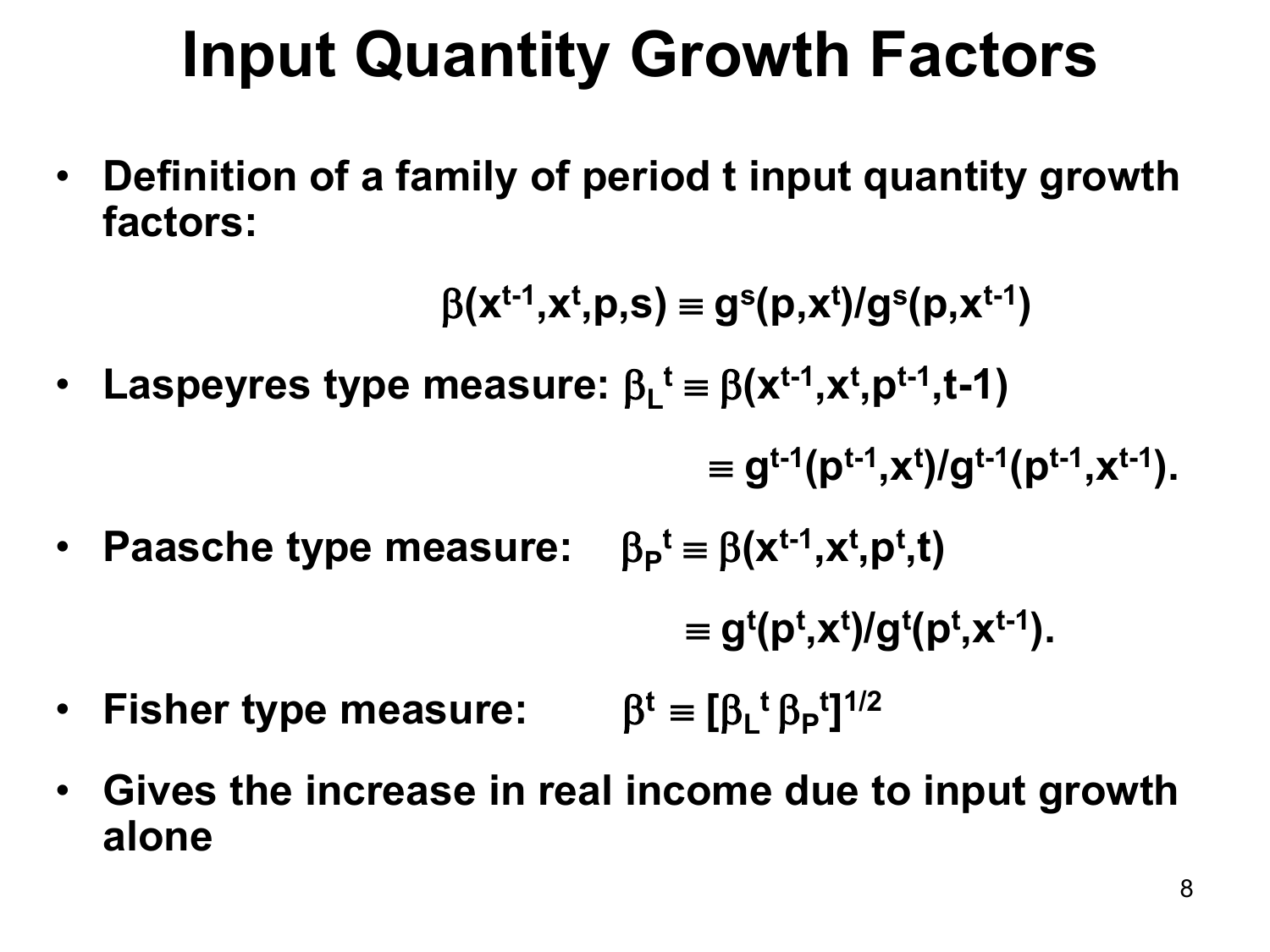## **Real Income Growth Decomposition**

- **The input growth and real output price contribution factors (to real income growth) can be broken down into separate effects that are defined in similar ways.**
- **With the assumption of a translog technology, we can get the following exact decomposition of real income growth into contribution factors:**
- $\rho^{t}/\rho^{t-1} \equiv \gamma^{t} = \tau^{t} \alpha^{t} \beta^{t}$  where  $\gamma^{t} = w^{t} \cdot x^{t} / w^{t-1} \cdot x^{t-1}$  is the **observable period t growth in real income and ln**  $\alpha^t$  = ln P<sub>T</sub>(p<sup>t-1</sup>,p<sup>t</sup>,y<sup>t-1</sup>,y<sup>t</sup>) and ln β<sup>t</sup> = ln Q<sub>T</sub>(w<sup>t-1</sup>,w<sup>t</sup>,x<sup>t-1</sup>,x<sup>t</sup>); where P<sub>T</sub> is the Törnqvist (real) output price index and  $Q_T$  is the Törnqvist input quantity index.
- **We cumulate these observable relationships**

ρ**<sup>t</sup> /**ρ**t-1** = τ**<sup>t</sup>** α**<sup>t</sup>** β**<sup>t</sup>**

 **into the "levels" relationship** ρ**<sup>t</sup> /**ρ**<sup>0</sup>** = **Tt At Bt**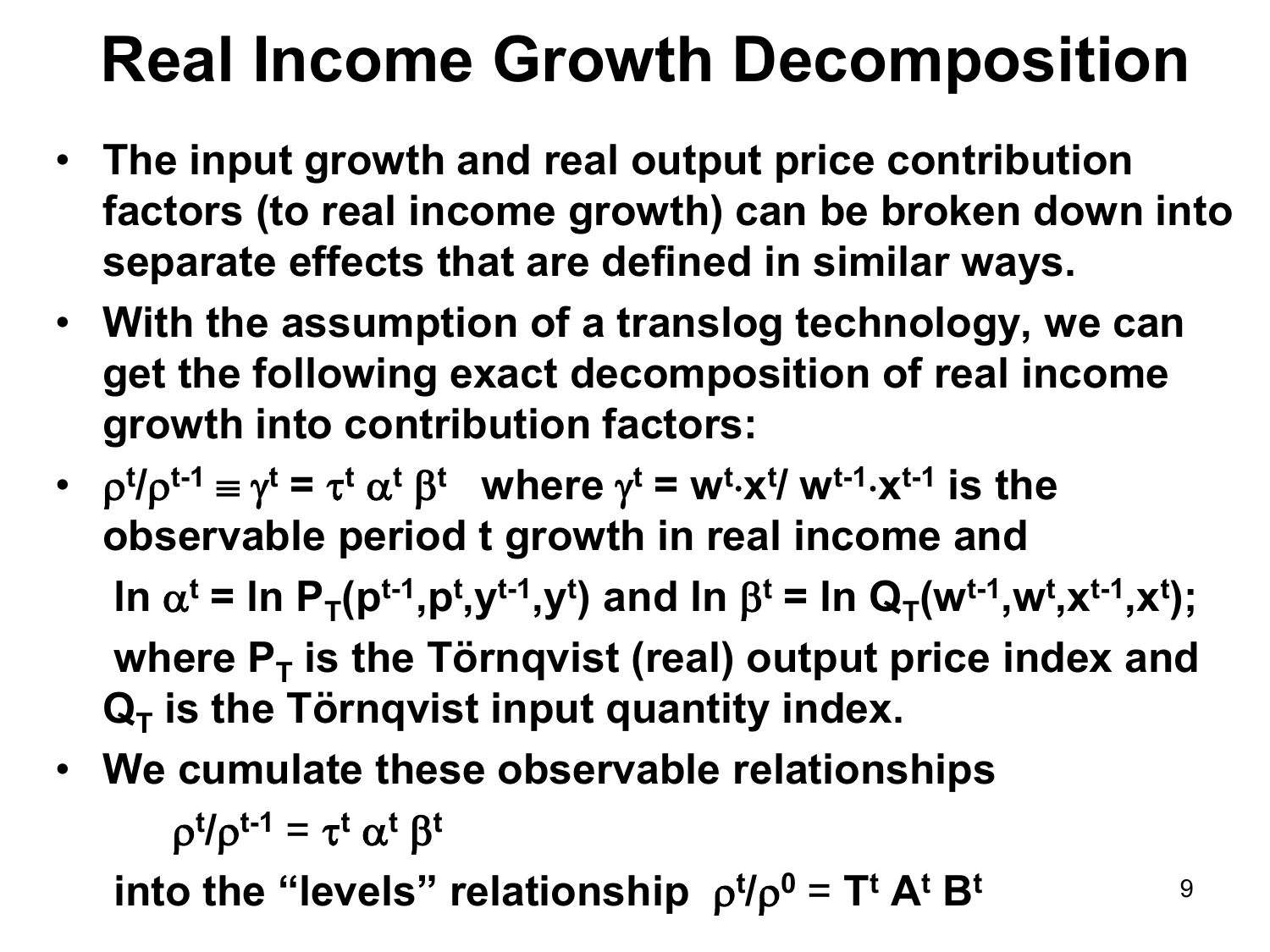## **Terms of Trade Contribution Factors**

- **The effects of changes in the price of exports relative to the price of consumption and in the price of imports relative to the price of consumption show up as two of the three price effects in our model.**
- **The real export price effect adds to real income growth if the price of exports** *increases* **more rapidly than the price of consumption and**
- **The real import price effect which adds to real income growth if the price of imports** *falls* **compared to the price of consumption**
- 10 • **The third price effect in our model looks at the price of C+G+I relative to the price of C. This effect tends to be negative due to falling prices of I goods relative to C goods. Note that G here is not the usual G because government production is excluded.**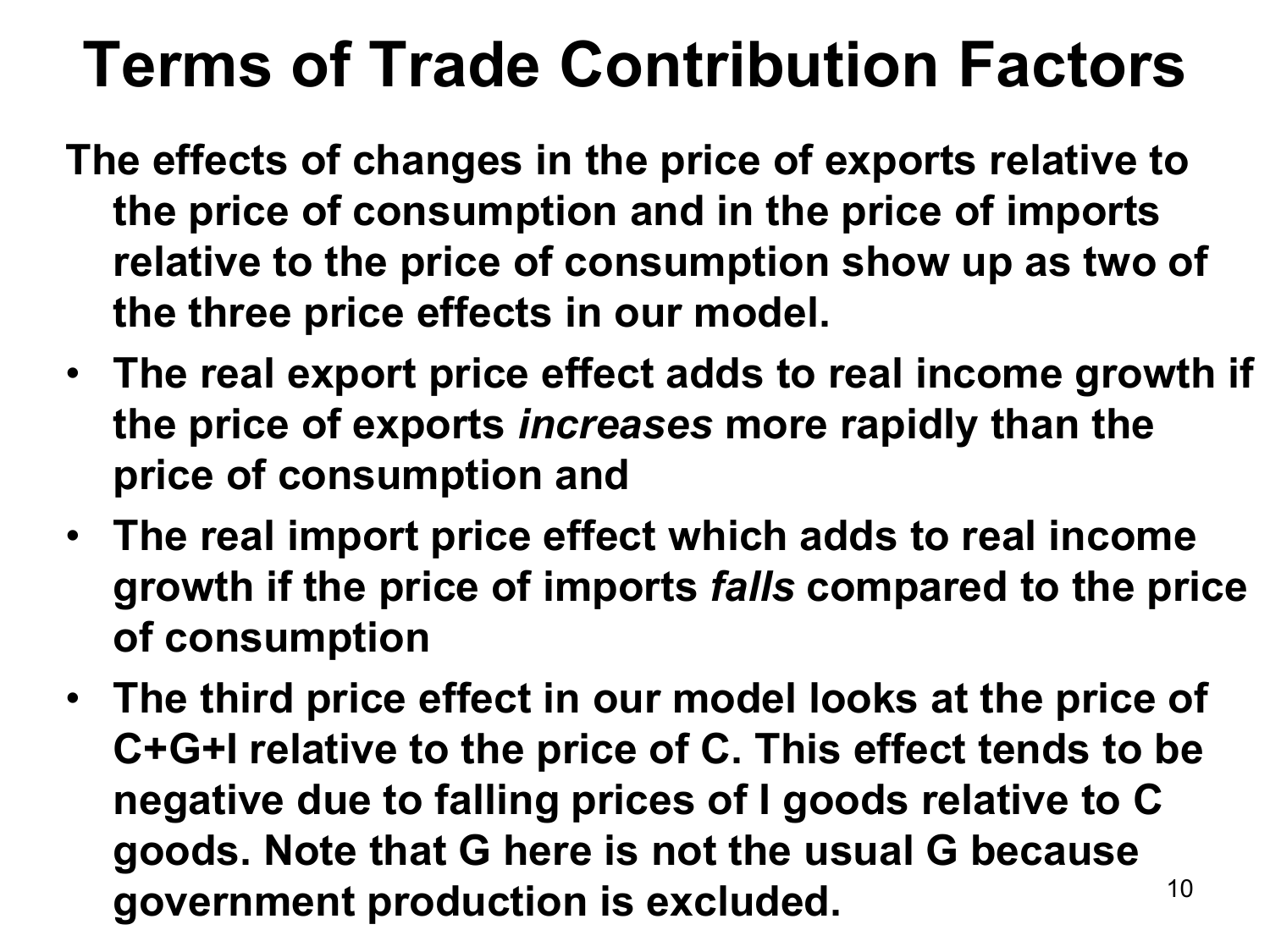#### **Database**

- **Basic Approach: Use information on aggregate final demand expenditures, aggregate labour and capital input and then adjust these data to remove the outputs produced and the inputs used by the housing and the public administration sectors.**
- **Using ABS data covering the June Years 1960-2012 and our earlier Diewert-Lawrence data base, we constructed data on the Expanded Business Sector data for:**
- **1 household consumption aggregate;**
- **4 government consumption aggregates;**
- **18 investment and inventory change aggregates;**
- **4 trade aggregates**
- **1 labour aggregate and**
- **16 capital stock and service flow aggregates**
- aggregates and 28 import aggregates using ABS data**:** • **For the years 1986-2012, we could construct 18 export**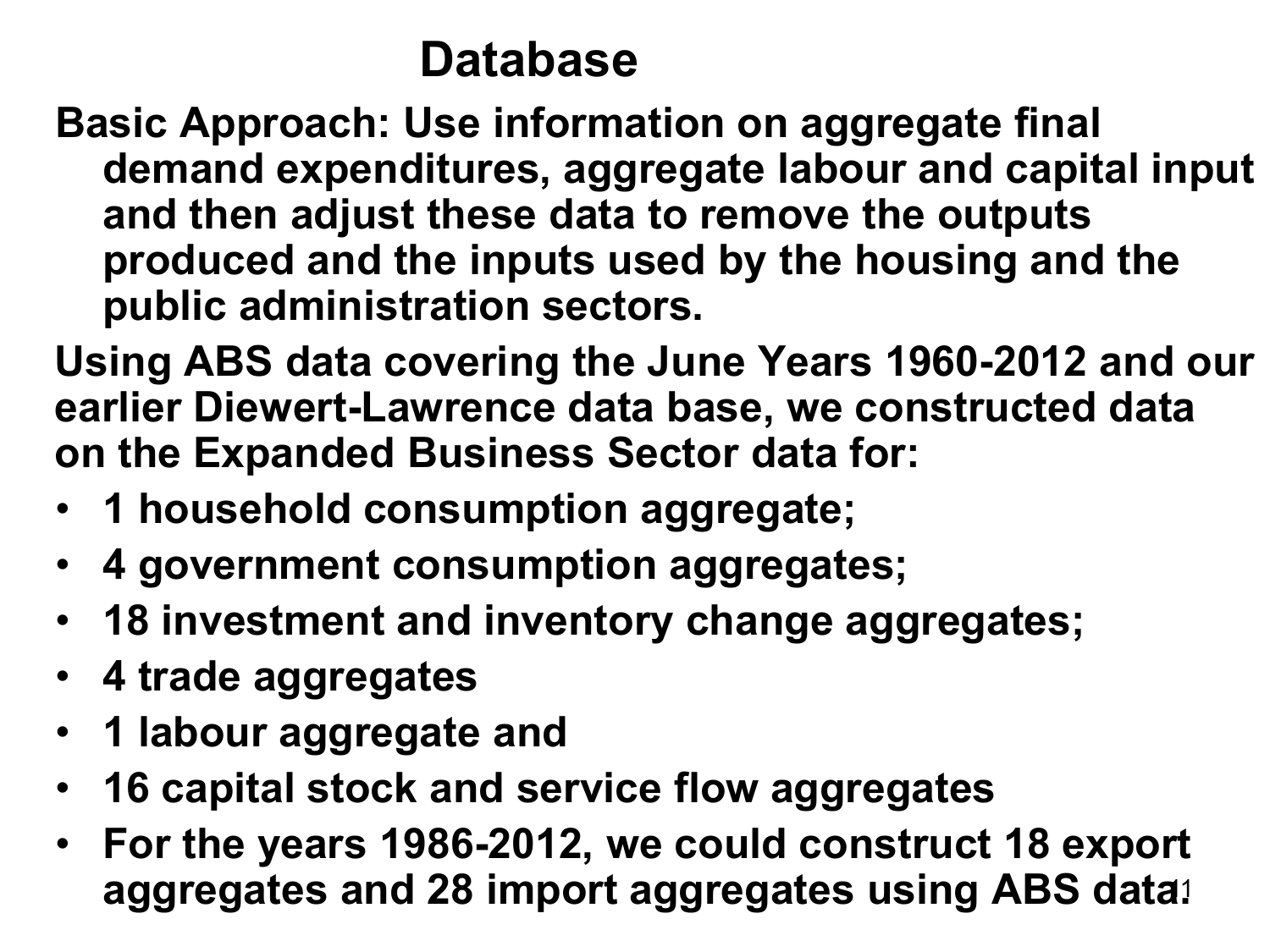**The above data were aggregated into:**

- **C domestic consumption excluding housing at producer prices**
- **D domestic final demand at producer prices (an aggregate of C+I+G)**
- **X exports (disaggregated later)**
- **M imports (disaggregated later)**
- **L labour services**
- **K capital services**
- **In order to calculate productivity growth, we also need aggregate output Y and aggregate input Z**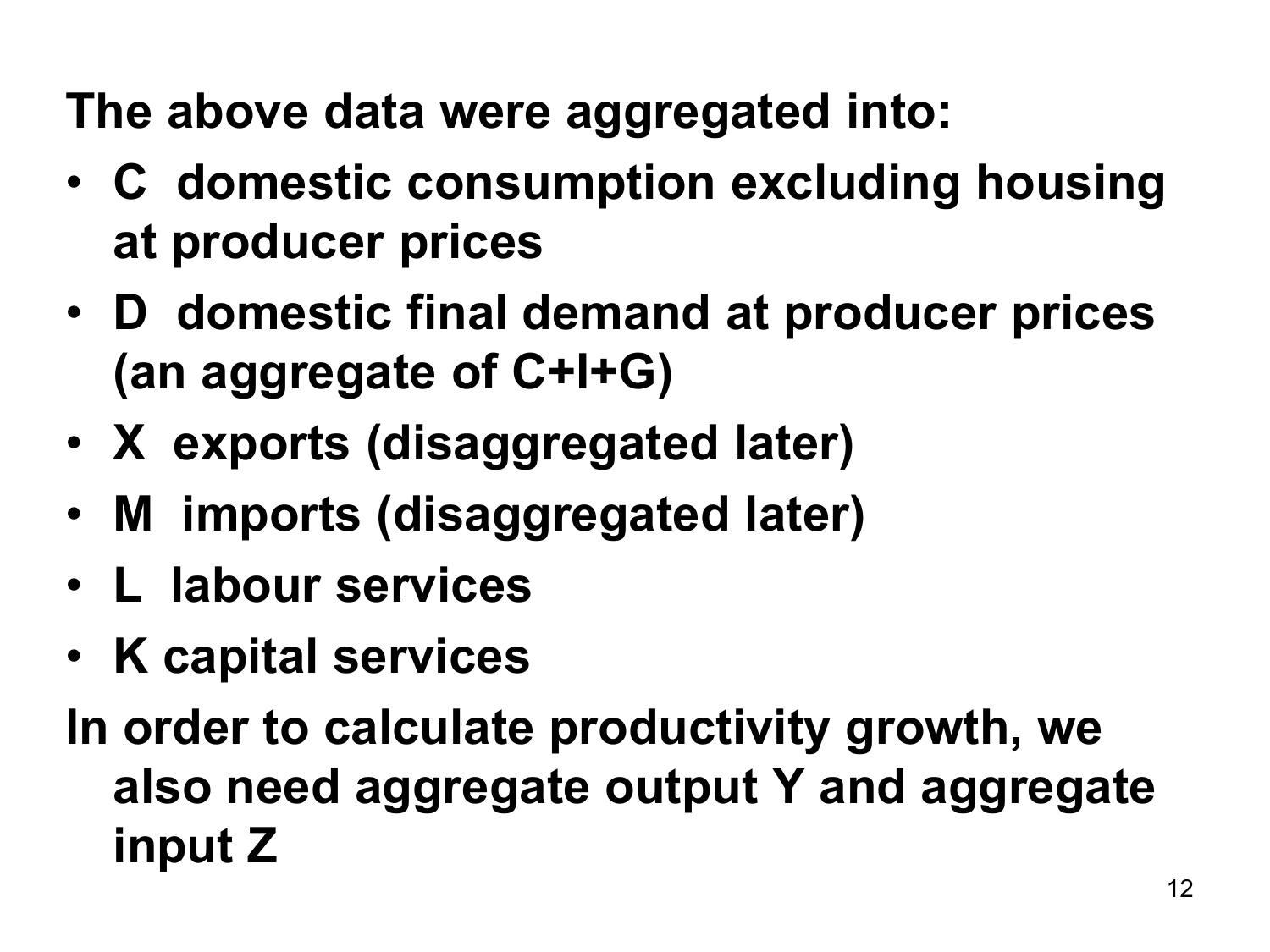#### **Aggregate Price Data**

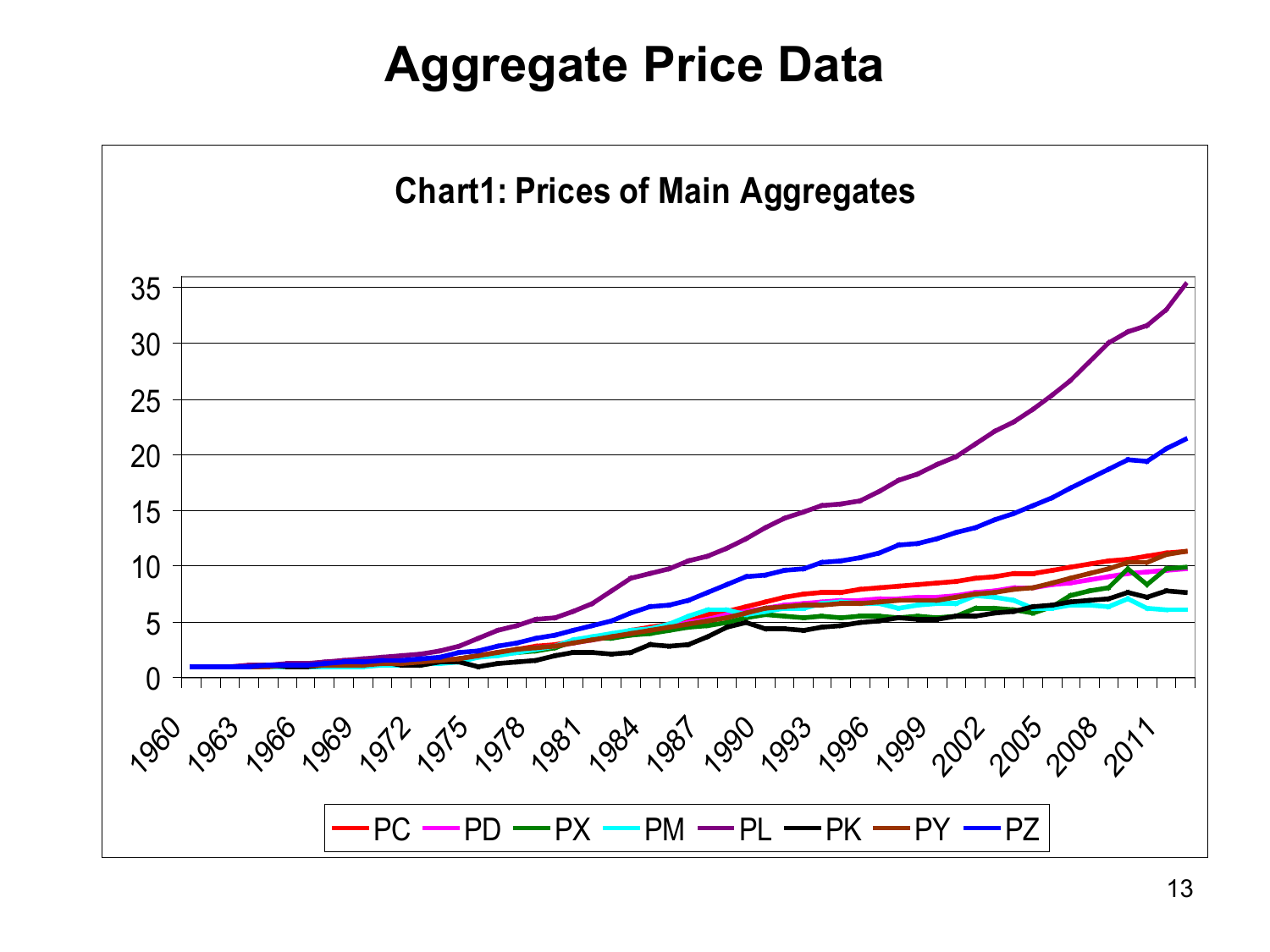#### **Quantity Data**

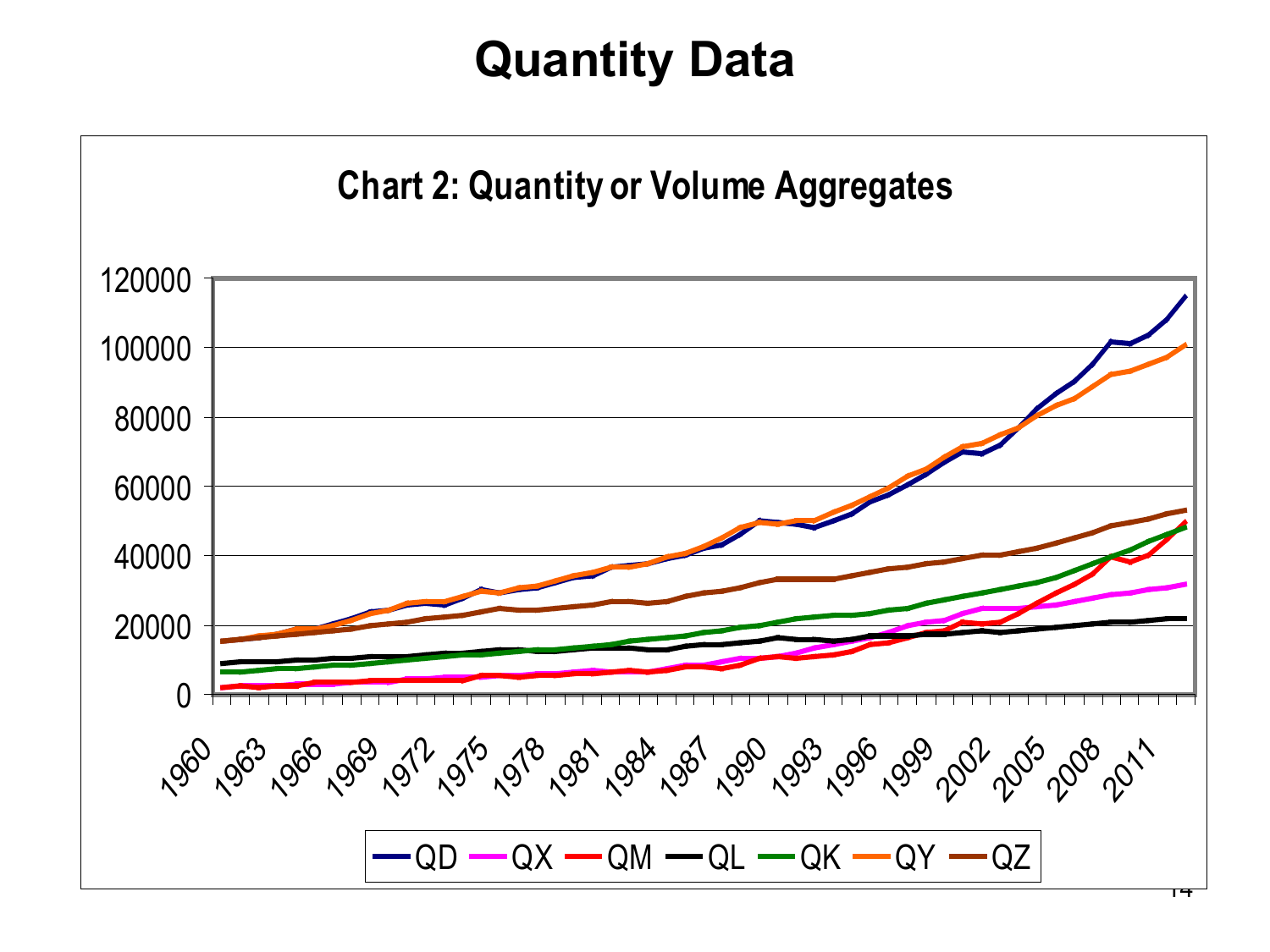#### **Real Prices**

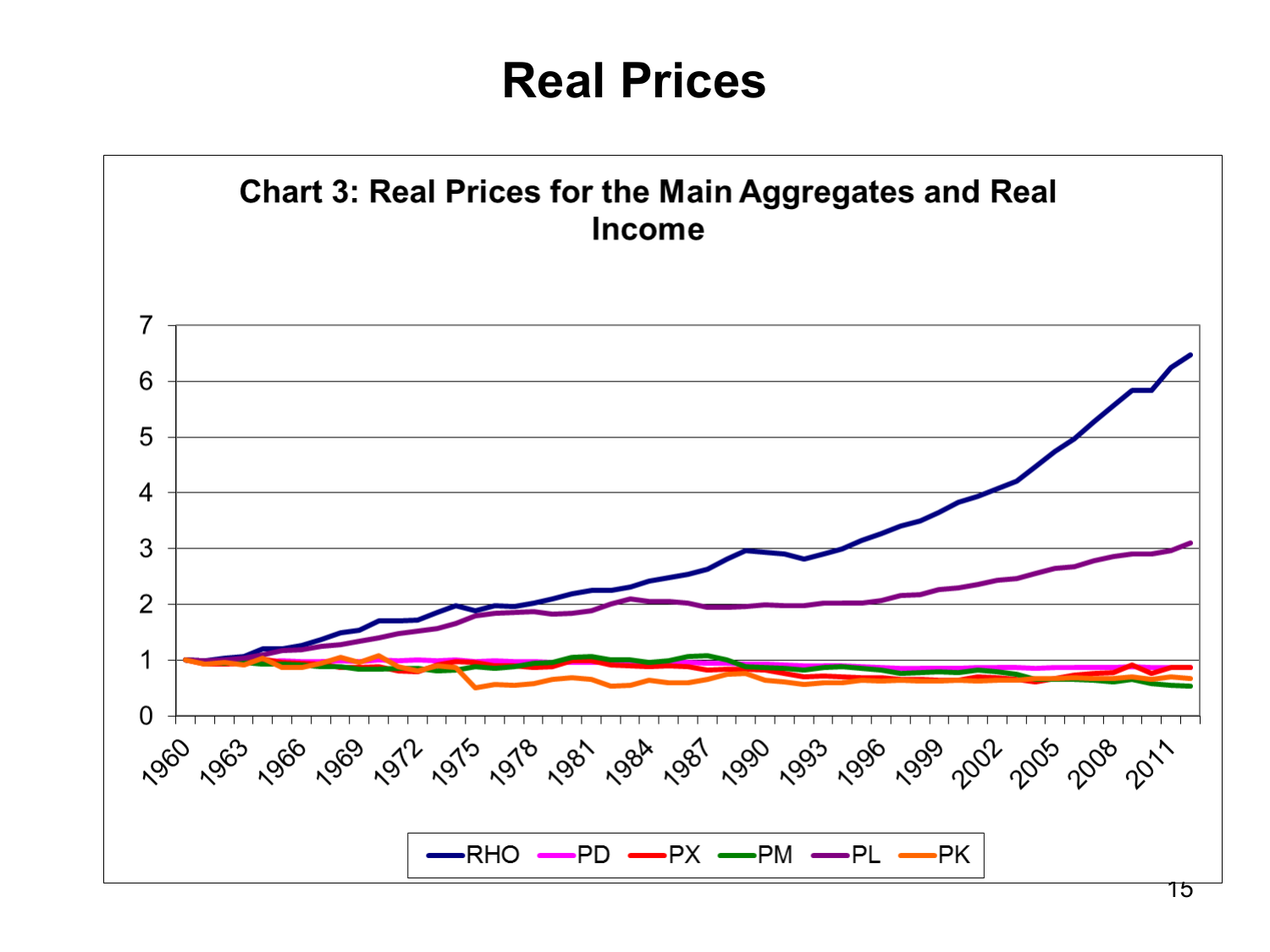#### **User Cost Formula for Capital Services**

- $U^t = [r^t + \tau_B^t + \tau_P^t + \delta]P_I^t$ **where**
- rt **is the after tax real rate of return**
- $\tau_B^t$  is the business income tax rate
- $\tau_{P}^{\dagger}$  is a specific property tax rate (if applicable)
- δ **is the geometric depreciation rate and**
- $P_I^t$  is the asset price.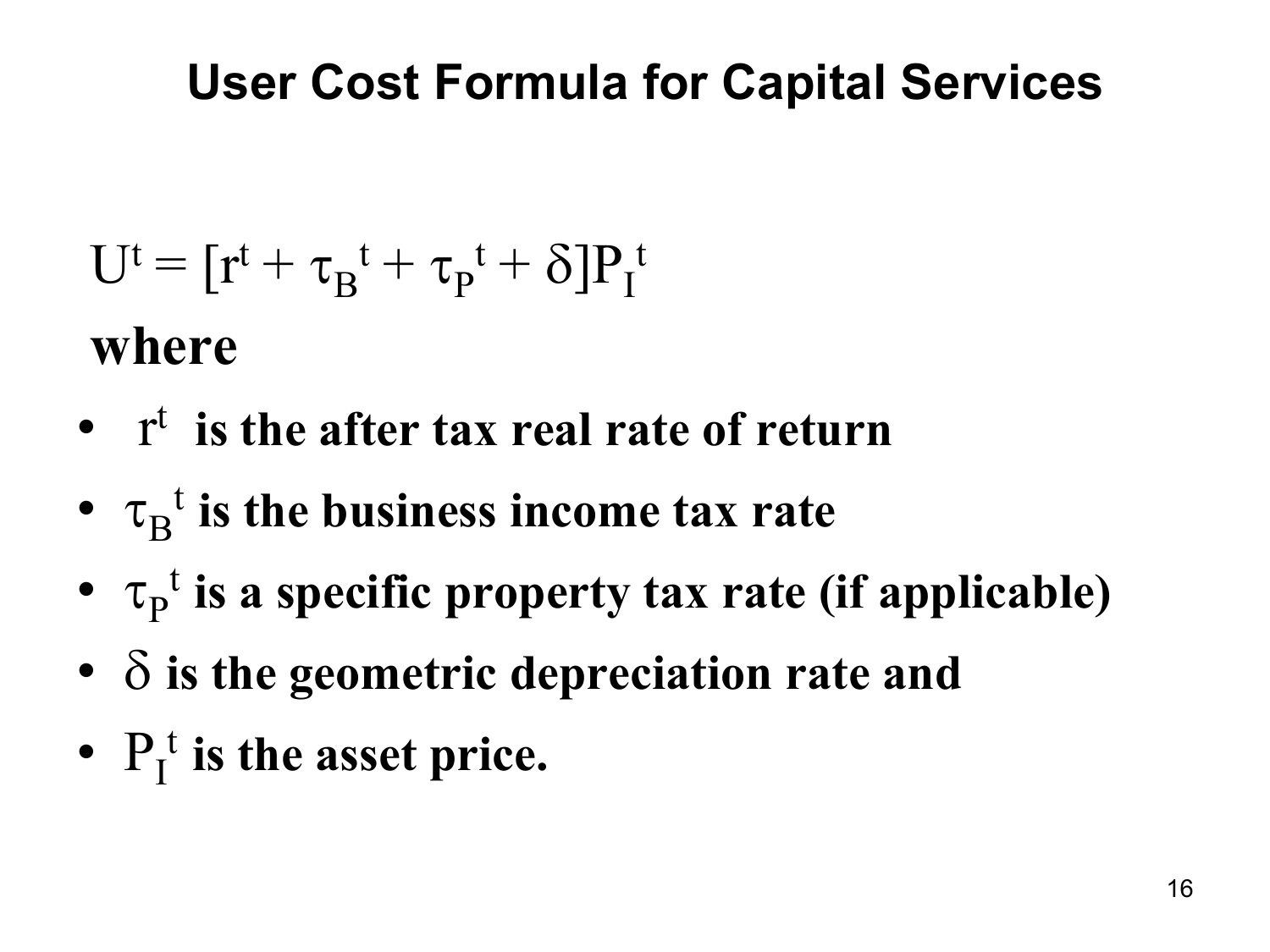#### **Tax Rates and Before Tax Balancing R's**

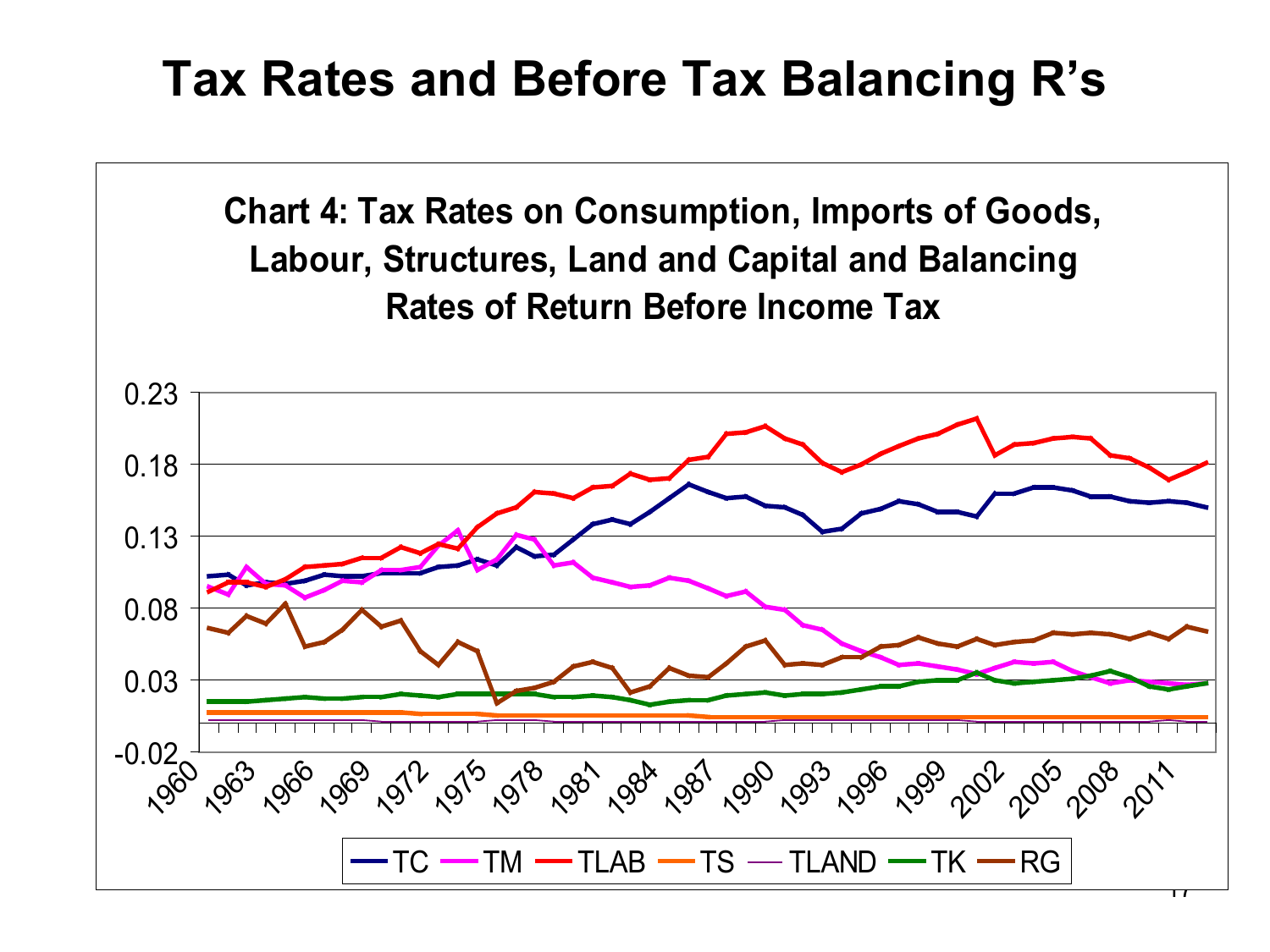- **The gross rate of return on assets RG is an efficiency measure. The Australian economy has done pretty well on this metric in the 1960's, 1990's and the naughts.**
- **The relatively high rate of business income taxation and low levels of structure and land taxation are noteworthy.**
- Once aggregate output Q<sub>Y</sub><sup>t</sup> and aggregate input **Q<sub>z</sub><sup>t</sup> for the Australian Expanded Business Sector for year t have been defined,** *Total Factor Productivity* **or** *Multifactor Productivity* **can be defined as output divided by input:**
- $\bullet$  **TFP<sup>t</sup>** ≡ **Q**<sub>γ</sub><sup>t</sup>/**Q**<sub>Z</sub><sup>t</sup>.
- 18 • **The annual geometric average rate of growth of TFP over 1960-2012 has been 1.24% per year.**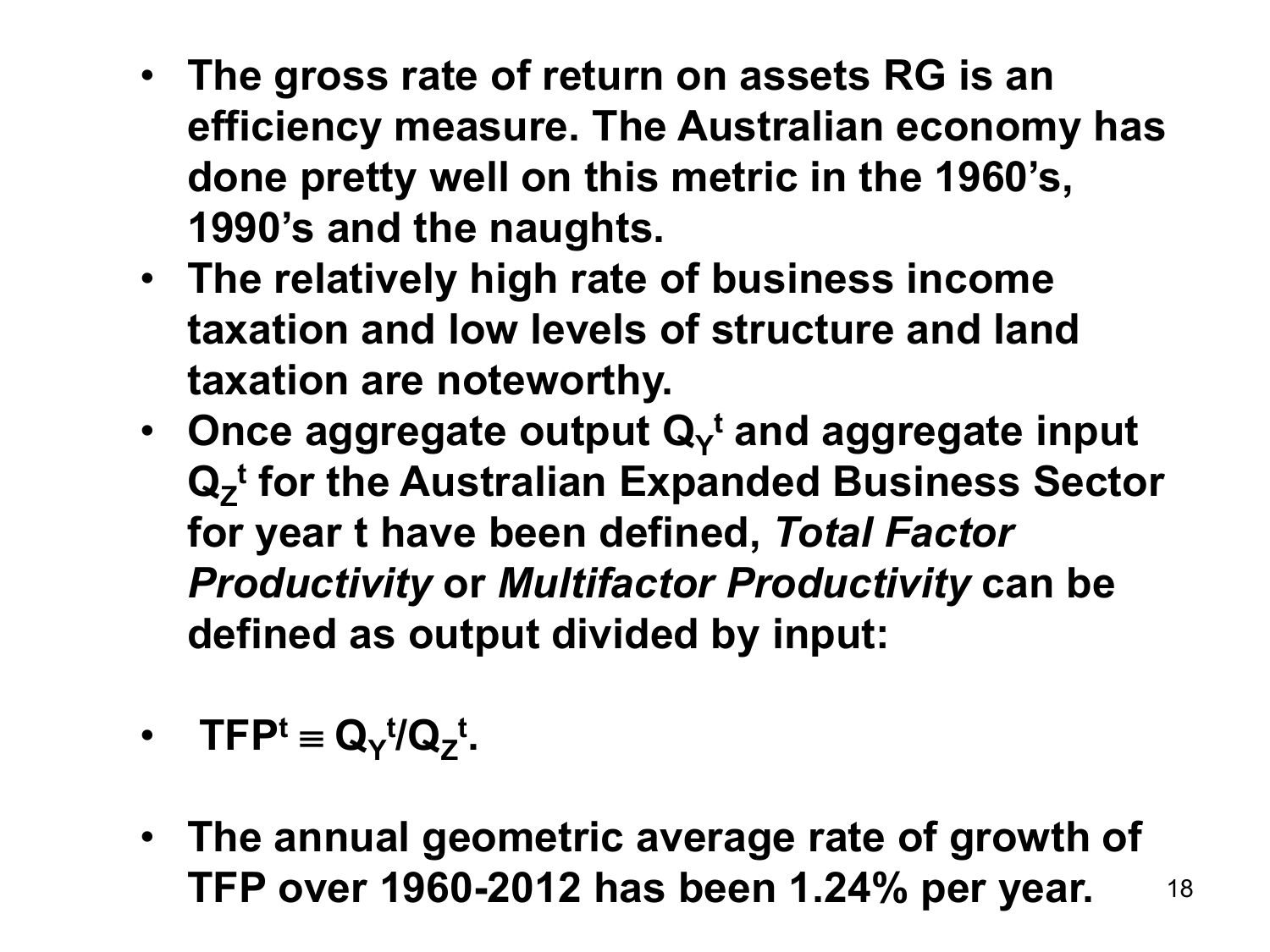#### **TFP and Real and Nominal Capital Output Ratios**

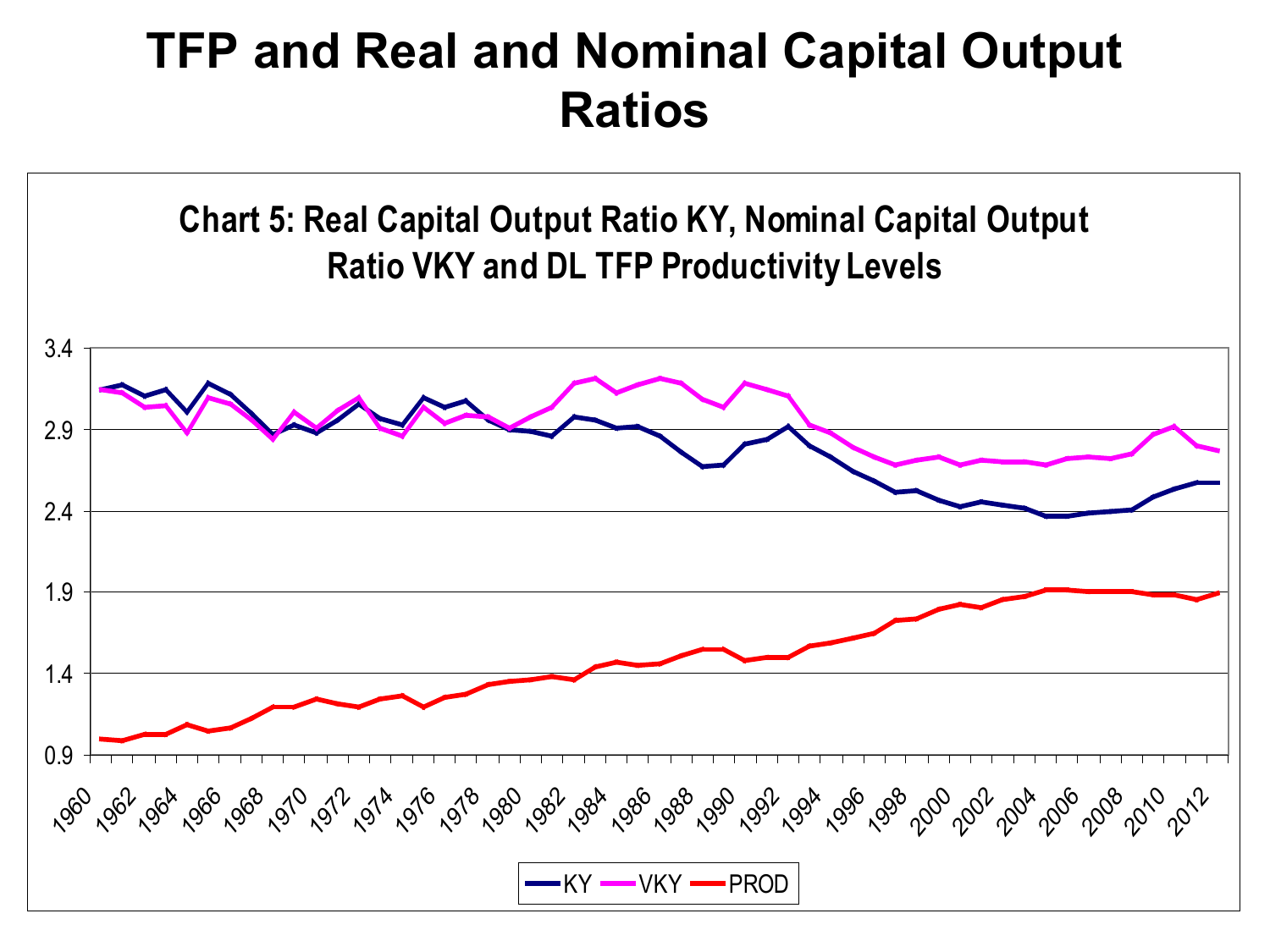#### **TFP Growth in Australia**

- **From the previous Chart, it can be seen that the TFP level peaked in 2005 and has just about recovered this last year.**
- **The real and nominal capital output ratios have been trending downwards over the sample period.**
- **The nominal capital output ratio is above the real one due to the rapid increases in the price of agricultural, commercial and industrial land.**
- **In the following slide, we compare our estimates of TFP growth over the period 1995-2011 with the ABS estimates of TFP growth for their 16 market sectors.**
- **Note that our business sector is bigger than the ABS 16 Market Sector Industries since we include the education and health sectors in our aggregate.**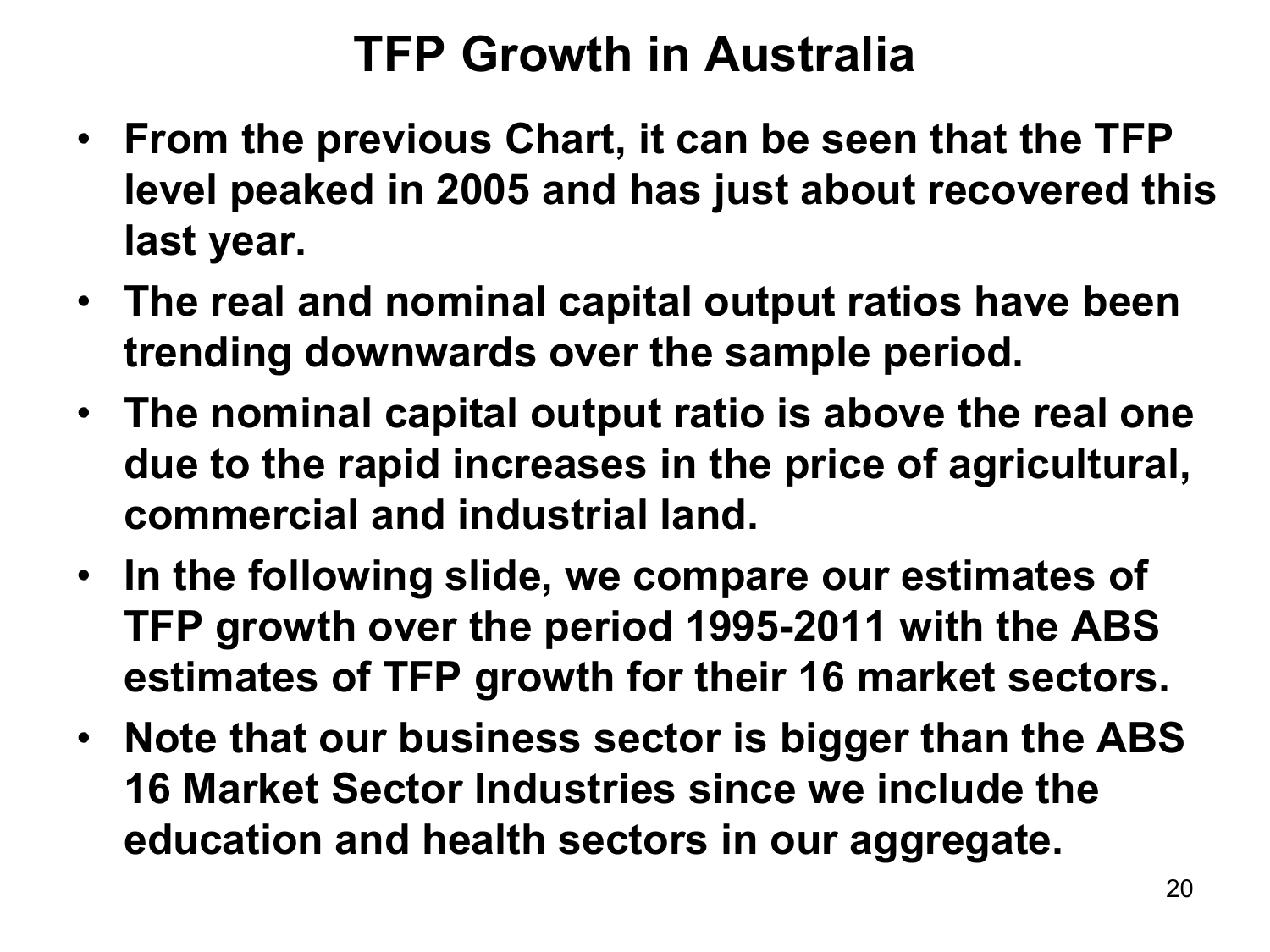#### **Comparison of DL TFP with ABS 16 Market Sector Industries, 1995-2011**

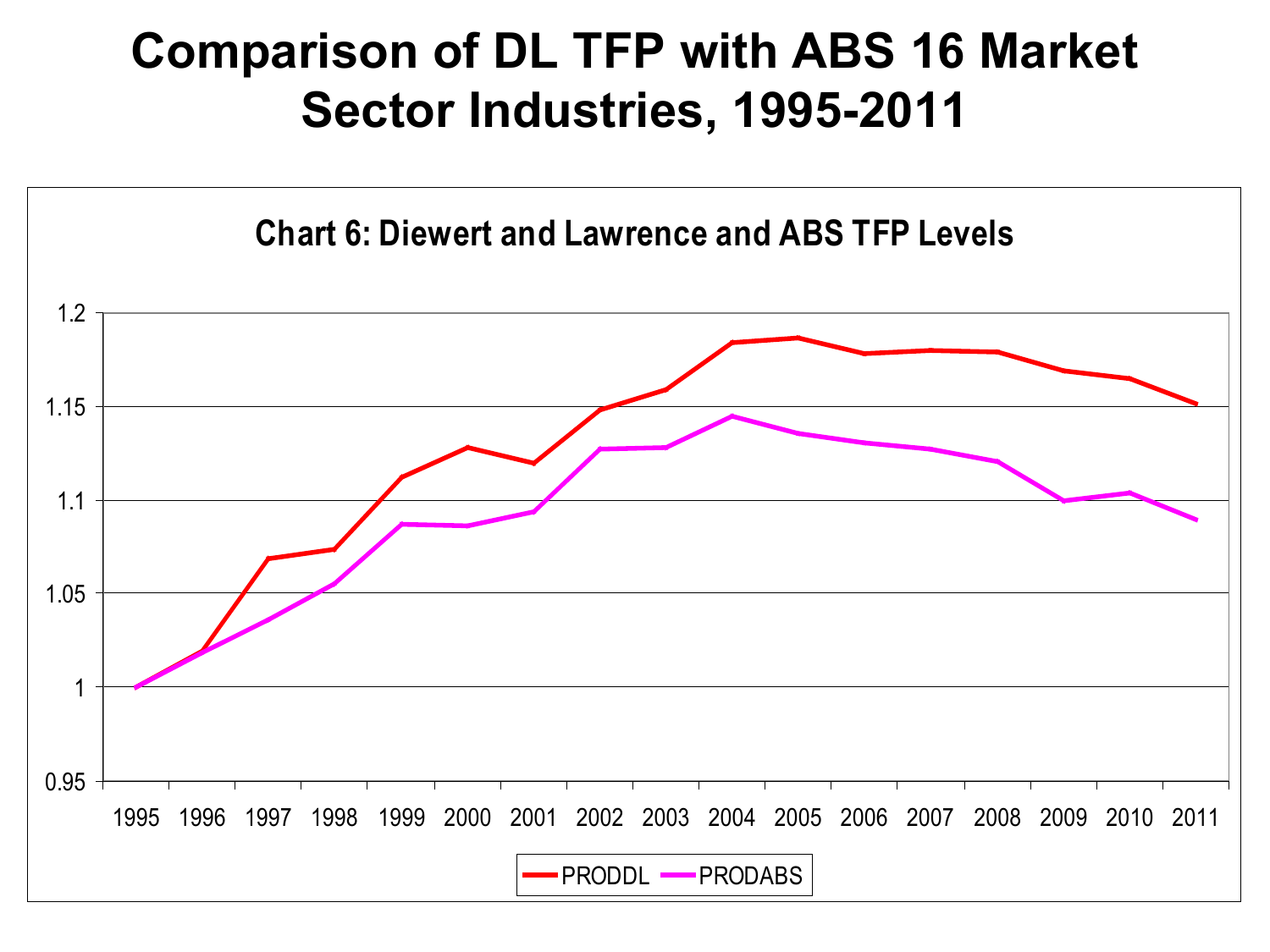#### **Comparison of DL TFP with ABS 16 Market Sector Industries, 1995-2011 (cont)**

- **It is a bit puzzling why the DL productivity levels are above the ABS levels since the DL Expanded Market Sector includes the education and health industries which have a substantial government component.**
- **Government output is usually measured by input and so the inclusion of government dominated industries in our business sector aggregate should lead to lower DL productivity growth; not higher.**
- **We press on and give our decomposition of Expanded Business Sector Real Income growth into explanatory factors (price effects, growth of primary input effects and TFP effects)**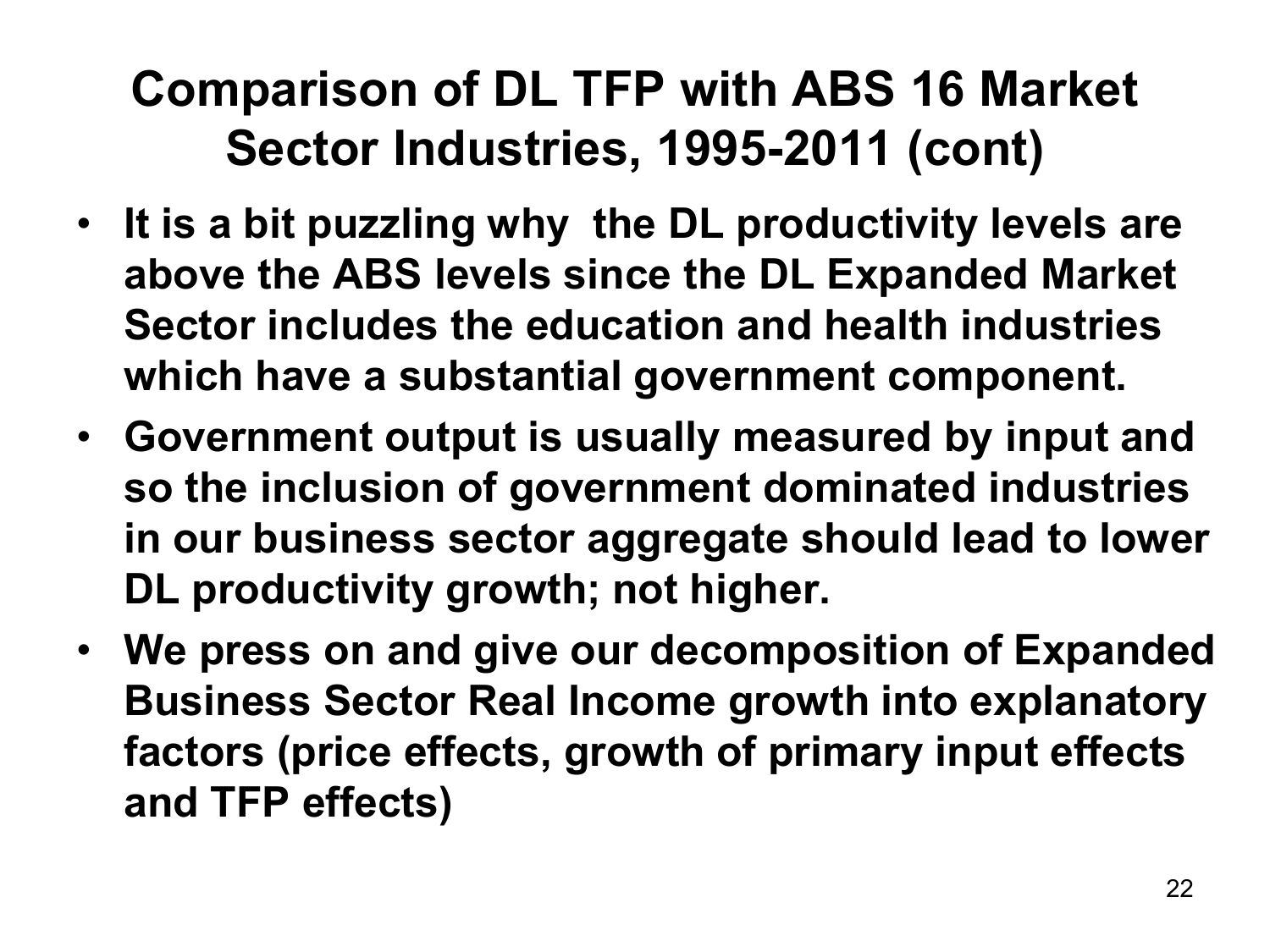#### **Cumulative Contribution Factors**

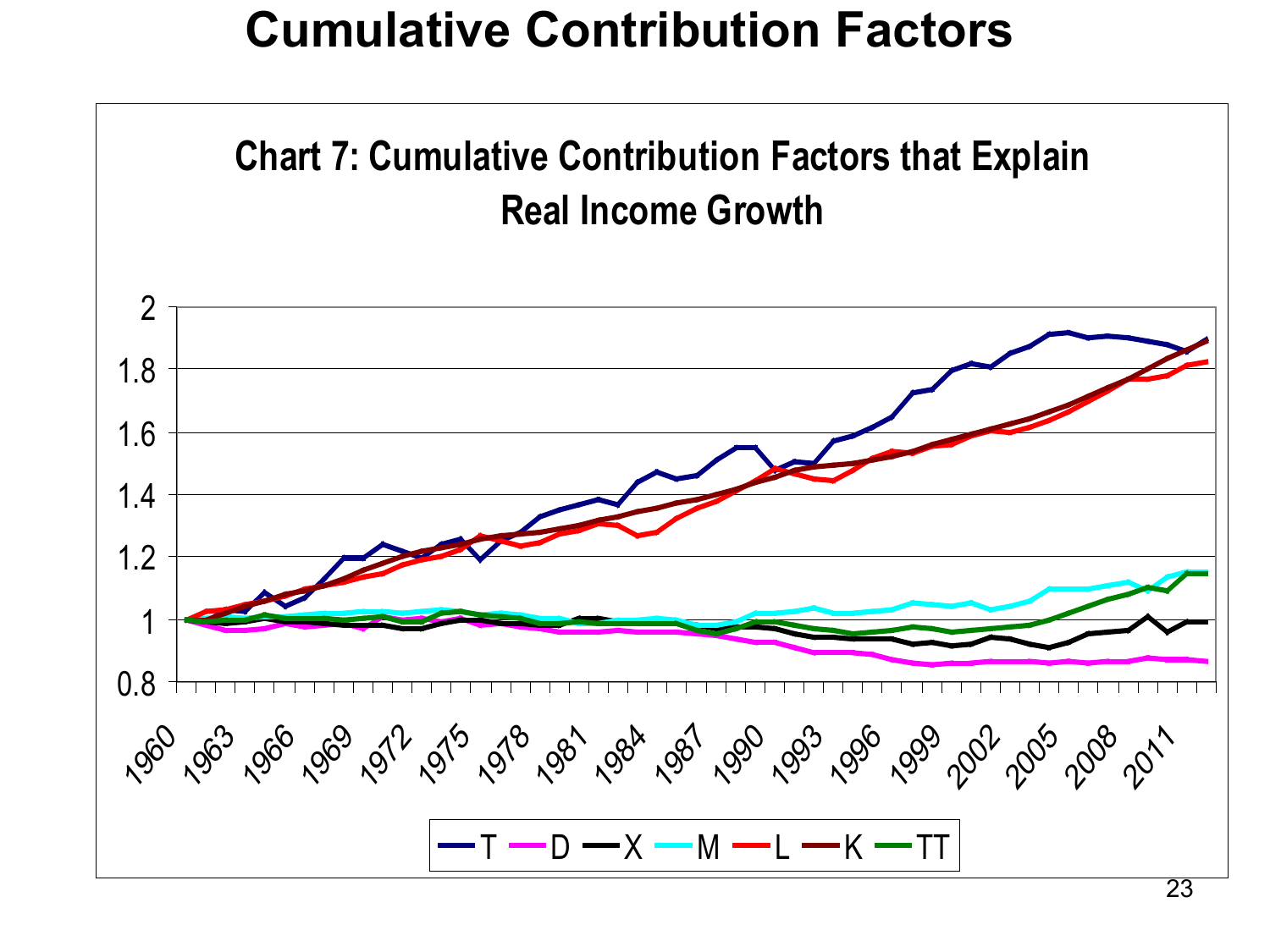#### **Discussion of Explanatory Factors**

- **It can be seen that TFP growth T, capital services growth K and labour growth L explain most of the increase in the real income generated by the Expanded Market Sector in Australia.**
- **However, during the naughts, the price of imports has fallen dramatically and the price of exports has increased as well so the TT growth factor (a combination of the effects of changes in import and export prices has become very significant and has made up for the leveling off of TFP improvements.**
- **On the next slide, we present some decade by decade arithmetic averages of the annual contribution factors**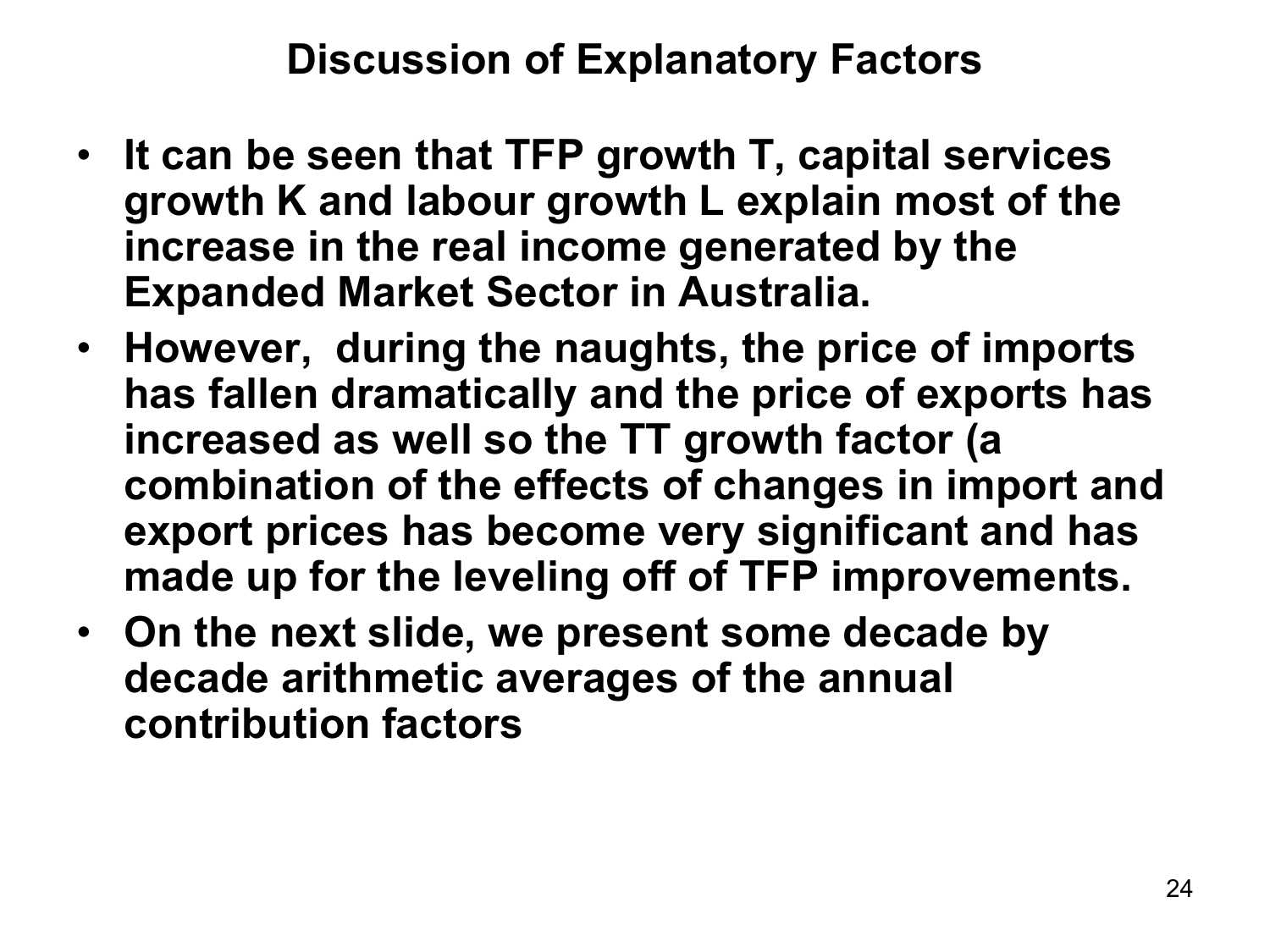#### **Discussion of Explanatory Factors (cont)**

**Arithmetic average annual growth factors over the entire sample period 1960-2012**

**RLINK 1.0370 (Real income growth) TLINK 1.0127 (TFP growth) PDLINK 0.99725 (Effects of declining prices of C+I+G relative to price of C) PXLINK 1.0000 (Effects of real export price changes—neglible over the sample period) PMLINK 1.0028 (Effects of real import price changes—not neglible over the sample period) QLLINK 1.0117 (Growth of labour input) QKLINK 1.0123 (Growth of capital input) PTLINK 1.0027 (Combined effect of changes in real export and import prices)**

**Arithmetic average annual growth factors over the sample period 2001-2012**

| <b>RLINK</b>  | 1.0448 | (Much higher than average!)                                                            |
|---------------|--------|----------------------------------------------------------------------------------------|
| <b>TLINK</b>  | 1.0034 | (Productivity growth has fallen well below trend)                                      |
| <b>PDLINK</b> | 1.0005 | (Not much of an effect here)                                                           |
| <b>PXLINK</b> | 1.0070 | (Significant increases in real export prices)                                          |
| <b>PMLINK</b> | 1.0078 | (Significant decreases in real import prices)                                          |
| <b>QLLINK</b> | 1.0116 | (Growth of labour input is about average)                                              |
| <b>QKLINK</b> | 1.0143 | (Capital services growth is above average: problems here!)                             |
| <b>PTLINK</b> |        | 1.0145 (The effects of changes in the prices of imports and exports is bigger than any |
|               |        | other explanatory factor during the naughts! Amazing. But it will not last!            |

**We do not have time to look at our detailed export and import contribution factors.** 25